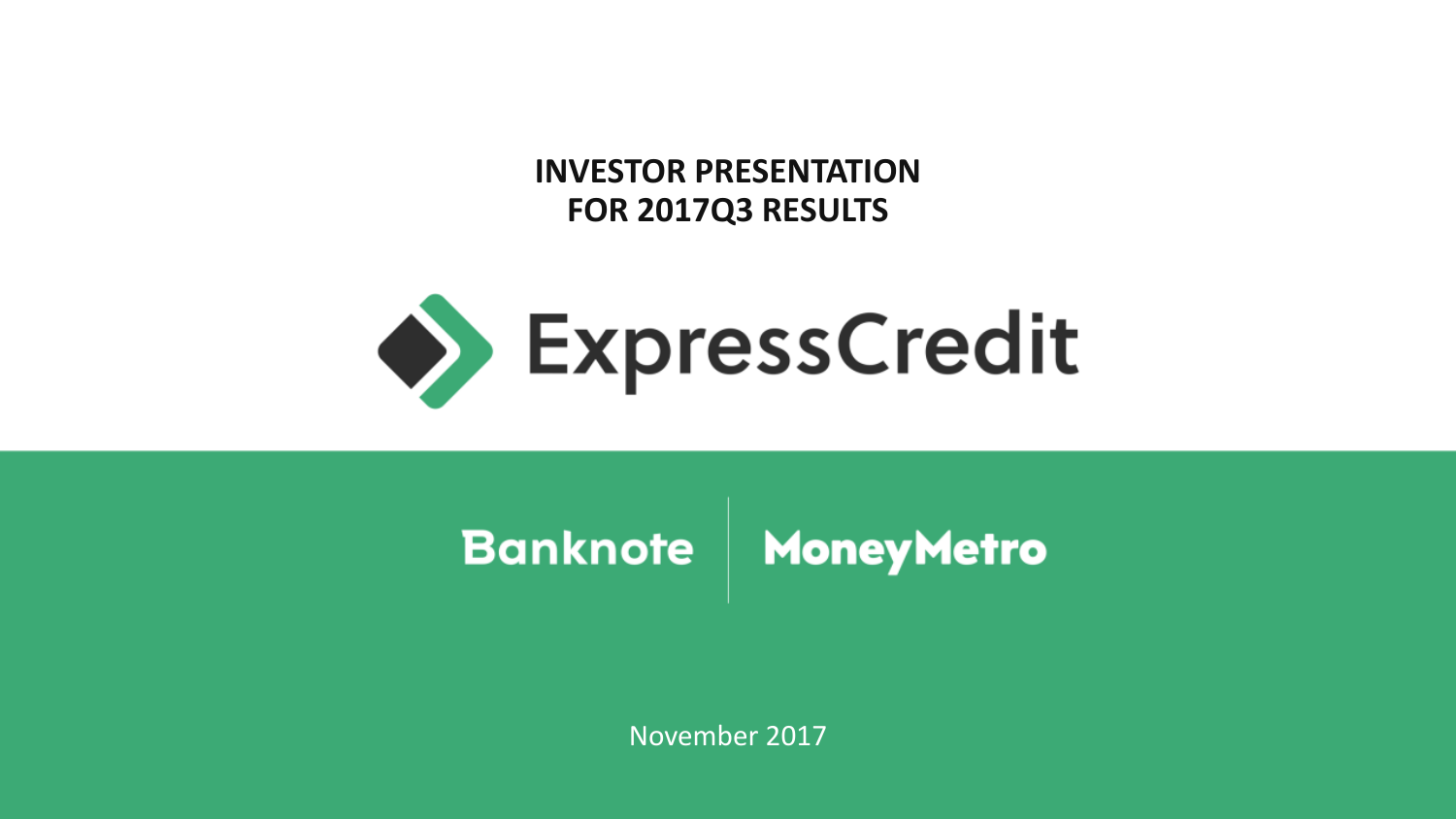#### **Disclaimer**

- This document (the "Presentation'') has been prepared for the sole purpose of providing an overview of 2017Q3 results of SIA ExpressCredit, which, together with its subsidiaries, is further referred to herein as "ExpressCredit" or the "Company", to current and prospective investors in bonds issued by the Company.
- This Presentation is of selective nature and is made to provide an overview of the Company's business, based on 2017Q3 results. Unless stated otherwise, the information in this Presentation is provided from consolidated perspective.
- This Presentation does not purport to contain all the information that a current or prospective investor may require in evaluating the Company. Investors should read publicly available information regarding the Company as well as the full prospectus describing a particular bonds issue ("the Prospectus''). Investors' attention is drawn to the risk factors described in the section "Risk Factors'' of the Prospectus.
- This Presentation contains forward-looking information that may involve risks and uncertainties concerning the Company's growth and profitability in the future. No reliance should be placed on any statements, estimates and projections regarding future performance or developments, including, without limitation, in relation to expected market developments, estimated financial figures of the Company, or any other forward-looking statements. Actual events or results may materially differ from those described in this Presentation. No one should therefore unduly rely on these forward-looking statements as they reflect only the judgment of the Company's management at the date of this Presentation and are not intended to give any assurances or comfort as to future results. The facts and information contained in the Presentation might be subject to revision in the future. Neither the delivery of this Presentation nor any further discussions of the Company with any of the recipients shall, under any circumstances, create any implication that there has been no change in the affairs of the Company since such date.
- None of the Company or any of its parents or subsidiaries or any of their directors, officers, employees and advisors nor any other person (i) accepts any obligation to update any information contained herein or to adjust it to future events or developments; (ii) makes any representation or warranty, express or implied, as to the accuracy or completeness of the information contained in this Presentation; (iii) shall have any liability whatsoever, in negligence or otherwise, for any loss howsoever arising, directly or indirectly, from the use of this Presentation.
- This Presentation does not constitute an offer or an invitation for the sale or purchase of securities or assets in any jurisdiction, and neither this document, nor anything contained herein, shall form the basis of, or be relied upon in connection with any contract or commitment whatsoever.

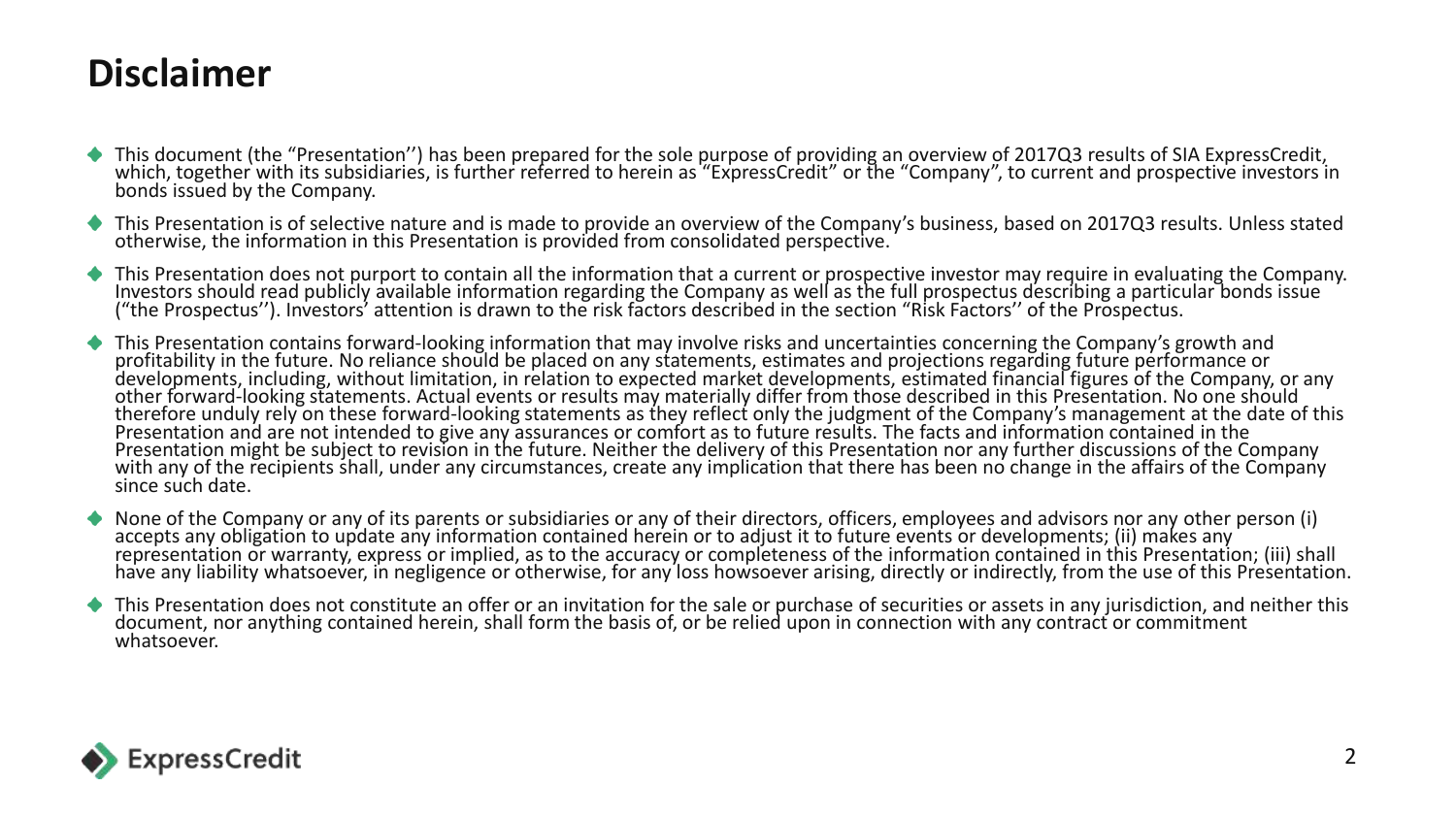#### **Snapshot as at 30 September 2017**

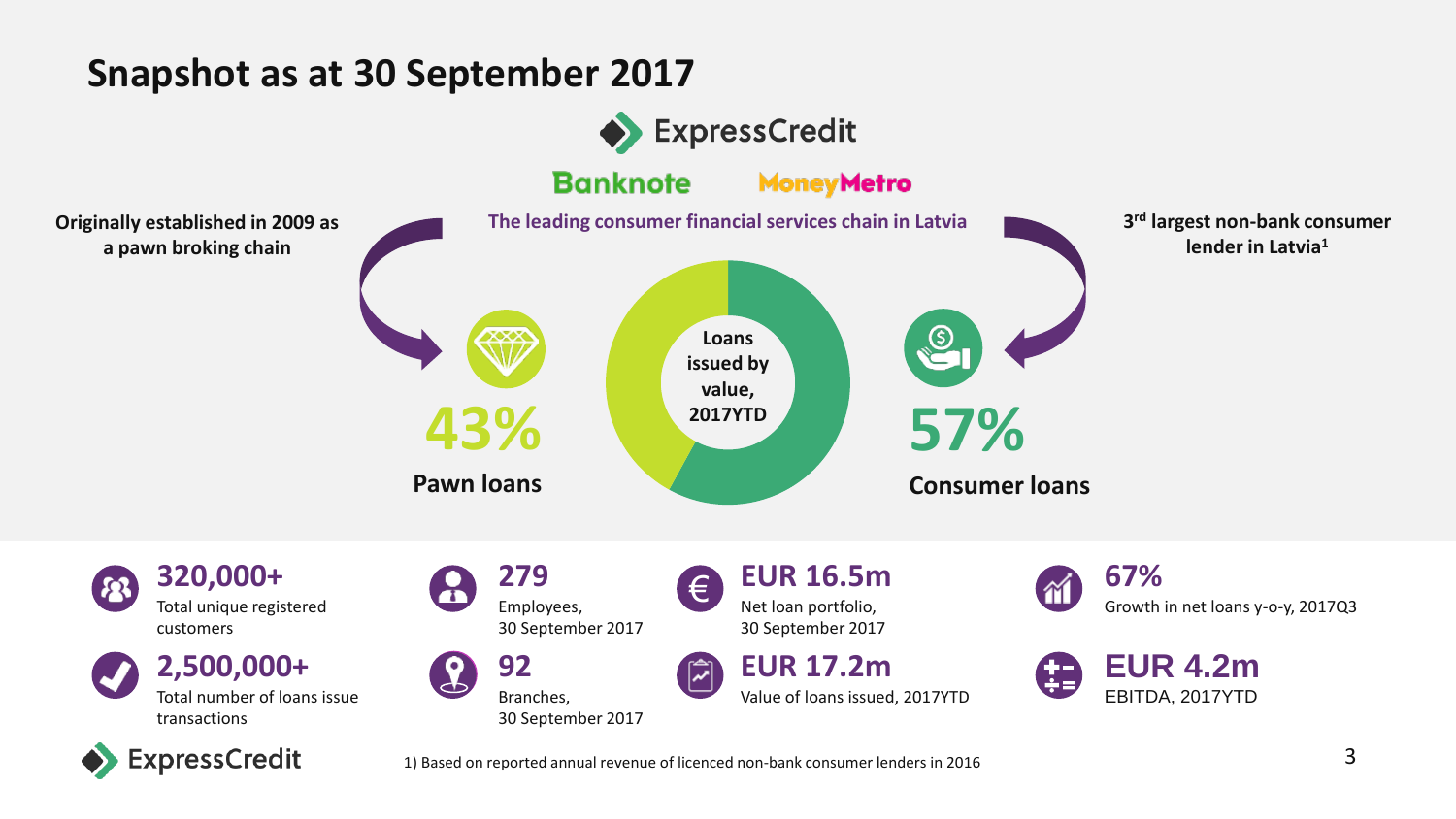## **2017Q3 highlights**







Agreement signed for **scoring and data analytics** for consumer lending **upgrade**



Initiated and in October concluded process of **management quality certification** under **ISO 9001:2015**  and **ISO 50000:2012** standards



**More stringent application rules** introduced for consumer loans reaching **acceptance rates of 26% for new clients** and **82% for repeat customers**

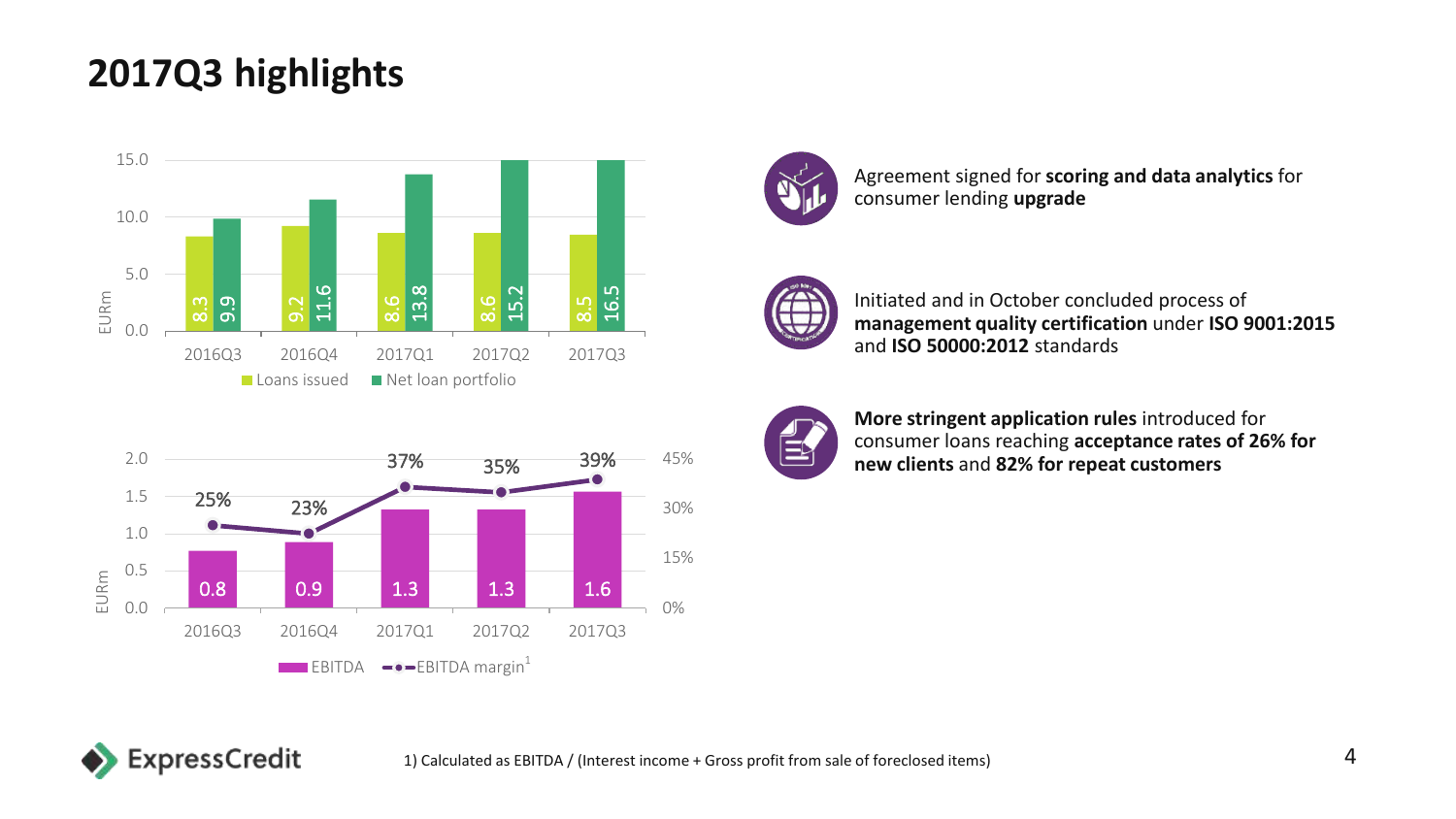## **2017Q3 highlights: Market overview latest update**





Source: Consumer Rights Protection Centre

1) Based on loan portfolio as at the end of 2016

2) Loan portfolio data based on SIA ExpressCredit standalone net consumer and pawn loan portfolio excl. accrued interest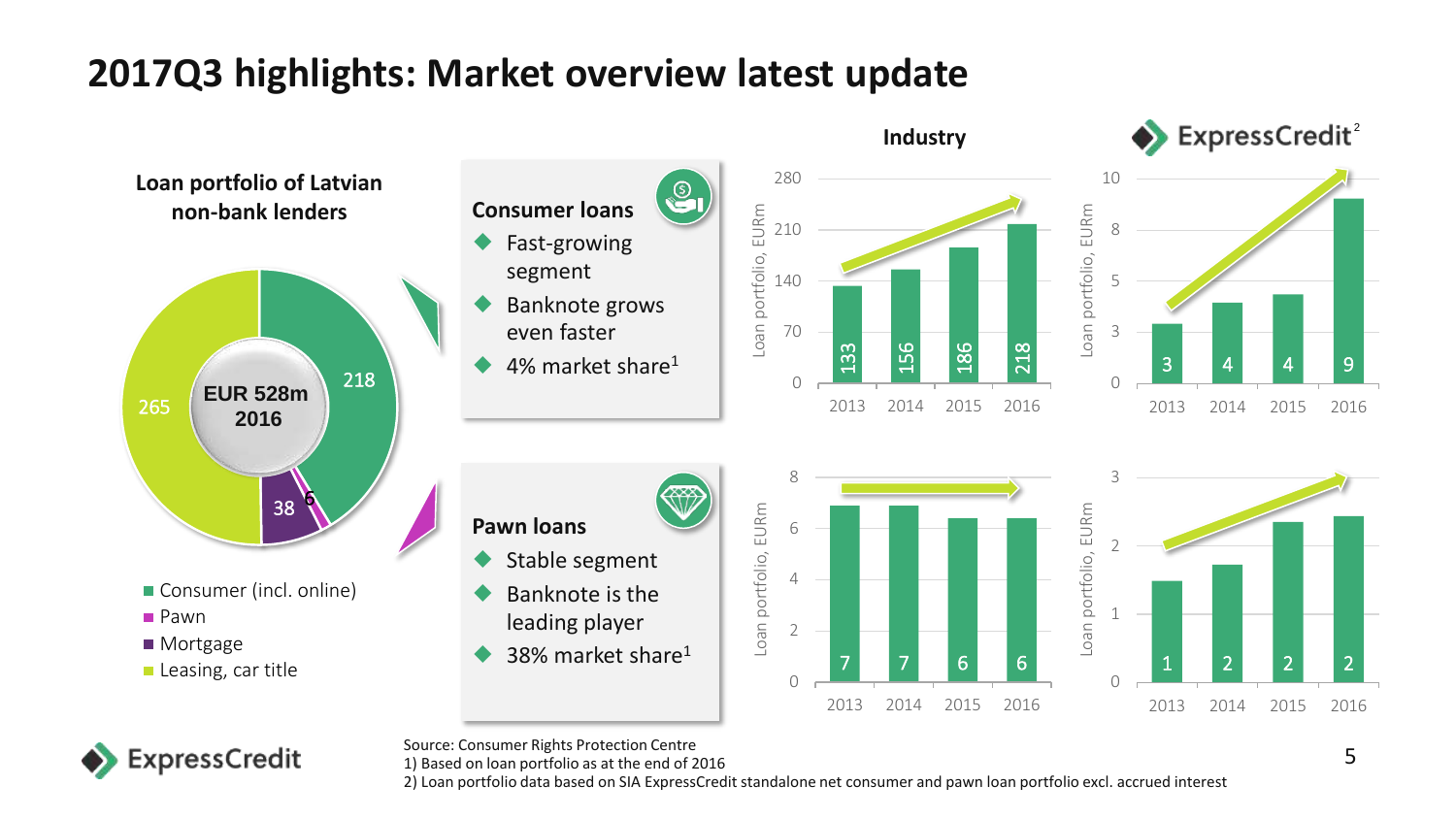## **2017Q3 highlights: Consumer loans**









**ExpressCredit** 



1) Share of loans issued (by value) during the two preceding quarters which are more than 90 days overdue as at the end of the respective quarter 2) Average loan tranche size per issue transaction during the period

3) Average loan size per customer in the portfolio as at the end of the period

3) Average ioan size per customer in the portrollo as at the end of the period  $6<sup>1</sup>$  Meighted average term of loans issued during the period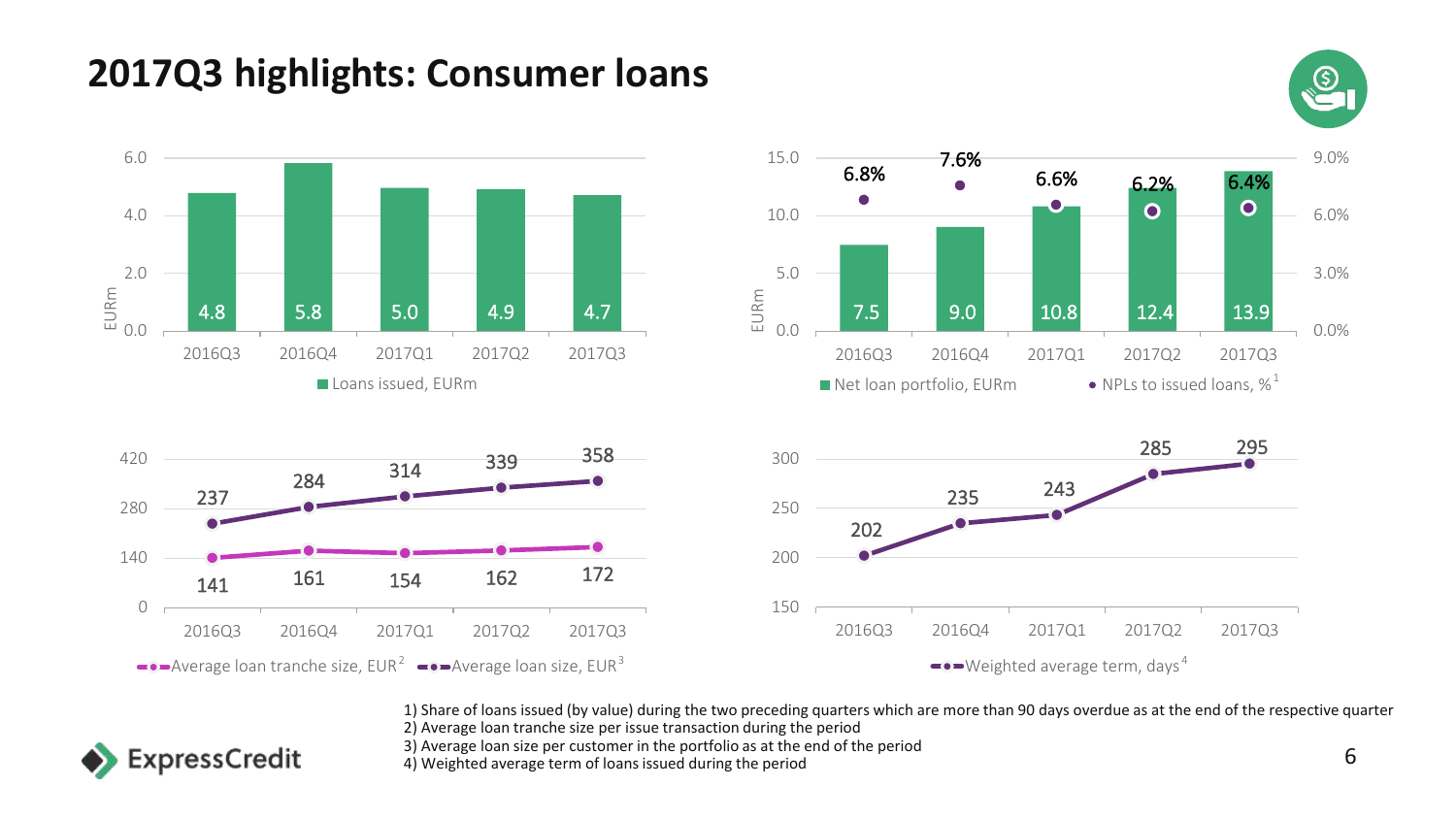## **2017Q3 highlights: Pawn loans**









1) Includes car title loan and mortgage loan legacy portfolios

2) Items being redeemed or extended within 3 months since issuance, by value of loans issued excl. item purchasing 2) Items being redeemed of extended within 3 months since issuance, by value or idans issued excitivem purchasing<br>3) Average loan size per issue transaction during the period

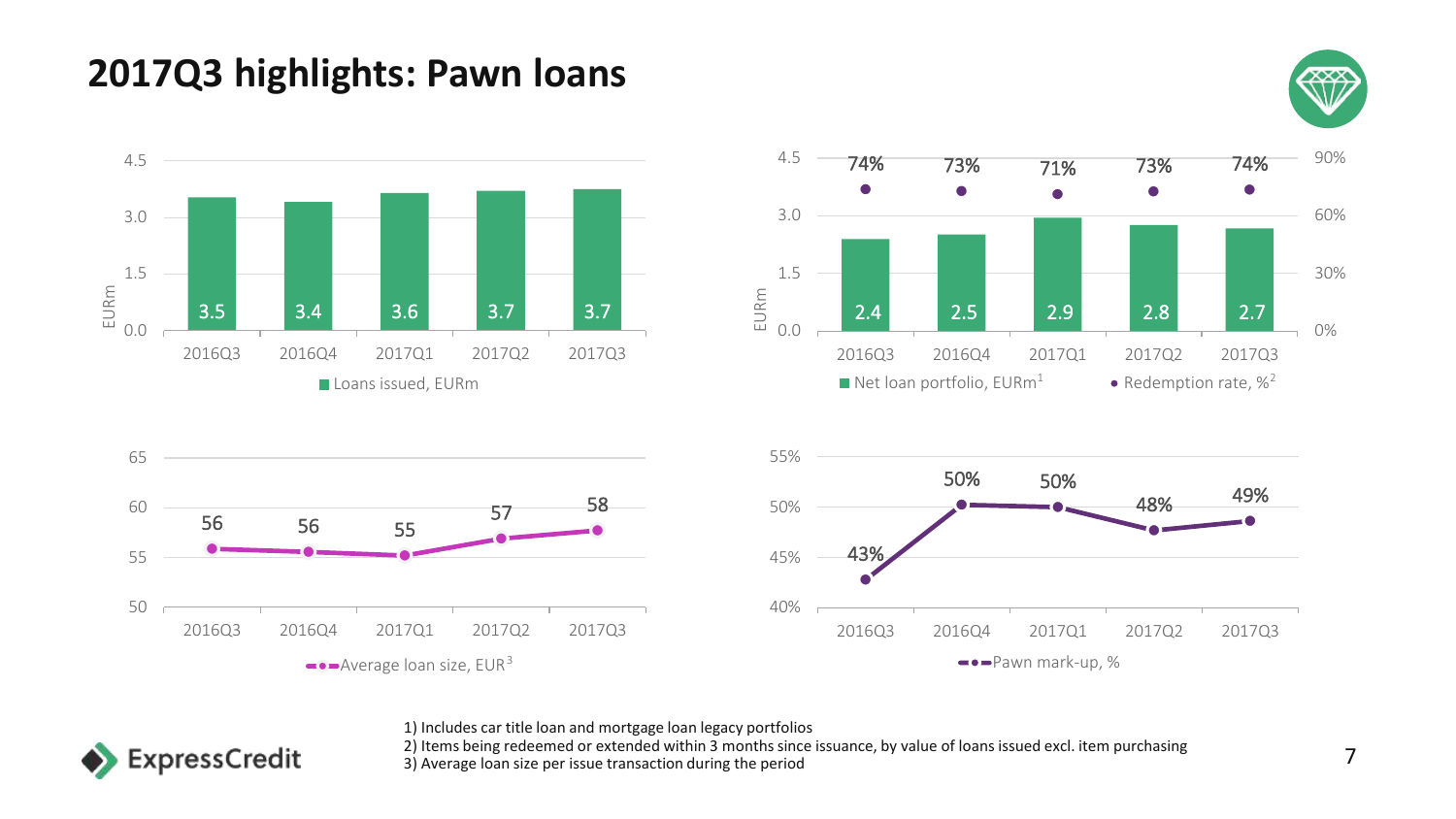#### **Loan portfolio cash flow**



Cash outflow Cash inflow

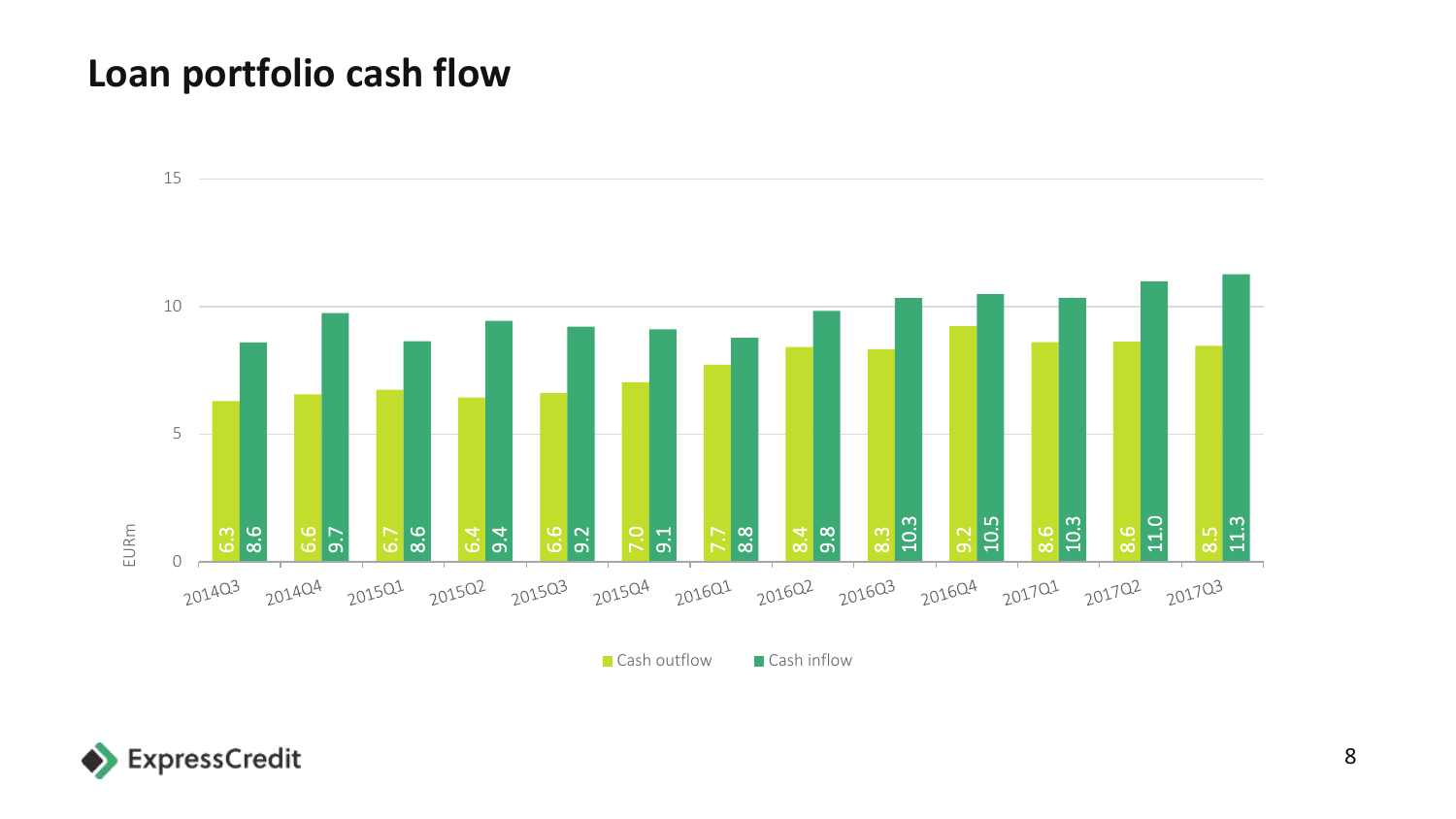## **Financing structure**

| Interest-bearing debt                         | 2017Q2 <sup>1</sup> , EUR'000 | 2017Q3 <sup>1</sup> , EUR'000 | Interest rate, % | <b>Maturity</b>                                 |
|-----------------------------------------------|-------------------------------|-------------------------------|------------------|-------------------------------------------------|
| <b>Secured bonds</b>                          | 1,500                         | 1,250                         | 14.0%            | 11.2018                                         |
| <b>Unsecured bonds</b>                        | 3,200                         | 3,423                         | 15.0%            | 12.2020                                         |
| <b>Unsecured notes</b>                        | 1,574                         | 2,326                         | 14.0%            | 10.2021                                         |
| Peer-to-peer lending platform                 | 5,800                         | 7,770                         | 11.0%-13.5%      | Mimicking term structure of<br>underlying loans |
| <b>Private loans</b>                          | 1,500                         | 1,500                         | 12.9%-14.0%      | Up to 05.2018                                   |
| <b>Leases</b><br>$\bullet$                    | 140                           | 126                           | 3.5%+EURIBOR     | Up to 3 years                                   |
| <b>Accrued interest and bonds commissions</b> | (17)                          | $\boldsymbol{0}$              |                  |                                                 |
| <b>TOTAL</b>                                  | 13,697                        | 16,396                        |                  |                                                 |